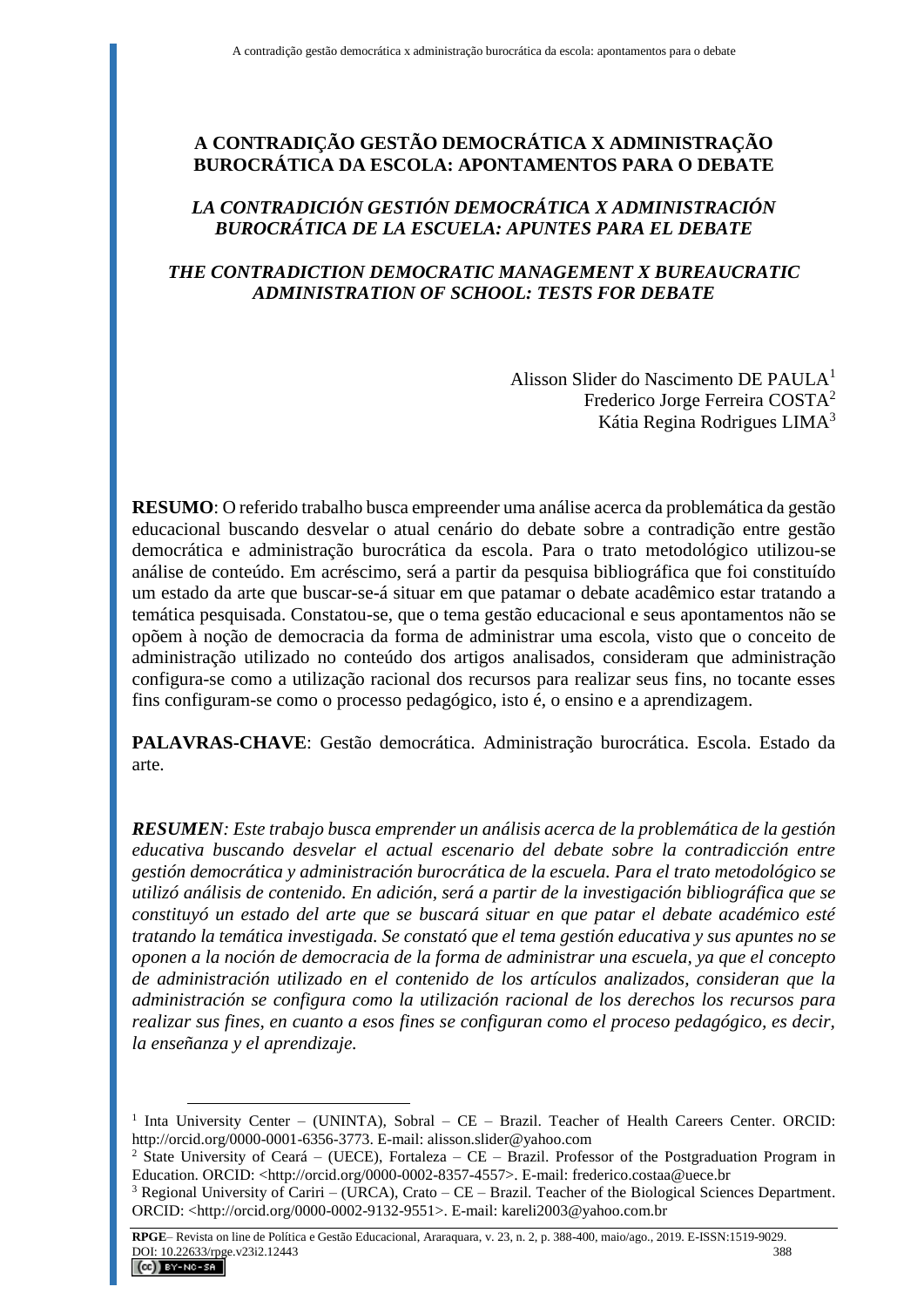*PALABRAS CLAVE: Gestión democrática. Administración burocrática. Escuela. Estado del arte.*

*ABSTRACT: This work seeks to undertake an analysis about the problem of educational management, seeking to unveil the current scenario of the debate about the contradiction between democratic management and bureaucratic administration of the school. For the methodological treatment, content analysis was used. In addition, it will be from the bibliographic research that was constituted a state of the art that will seek to situate in which level the academic debate is dealing with the researched topic. It was observed that the theme of educational management and its notes do not oppose the notion of democracy in the way of administering a school, since the concept of administration used in the content of the analyzed articles considers that administration is configured as the rational use of resources to accomplish their ends, insofar as these ends are configured as the pedagogical process, that is, teaching and learning.*

*KEYWORDS: Democratic management. Bureaucratic administration. School. State of art.*

#### **Introduction**

In recent years, the debates in the educational field in Brazil correspond to a grid ideological dispute through educational policies that are inserted in the education system seeking to meet the governmental objectives that, eventually, seek to configure education at international levels through large scale evaluation. However, despite this predominant aspect, the sectors of educators also seek to implement their conceptions about teaching. Management is situated in this context, on the one hand, the conception focused on the logic of bureaucratic administration of the school in which the administrative logic of companies penetrates the school environment in which efficiency and goals become priorities and that the director incorporates the role of manager; on the other hand, the notion of democratic management in which decisions are organized and deliberated collectively, in which there is an effective participation of the subjects that constitute the school communities.

The present article seeks to undertake a portrait about the problem of educational management, making use of public domain bibliography to identify the prominent perspectives in the scope of this problem. Because educational management is an essential and constituent element of the national educational scenario in both basic and higher education. However, in this work emphasis will be placed on the management logic in basic education.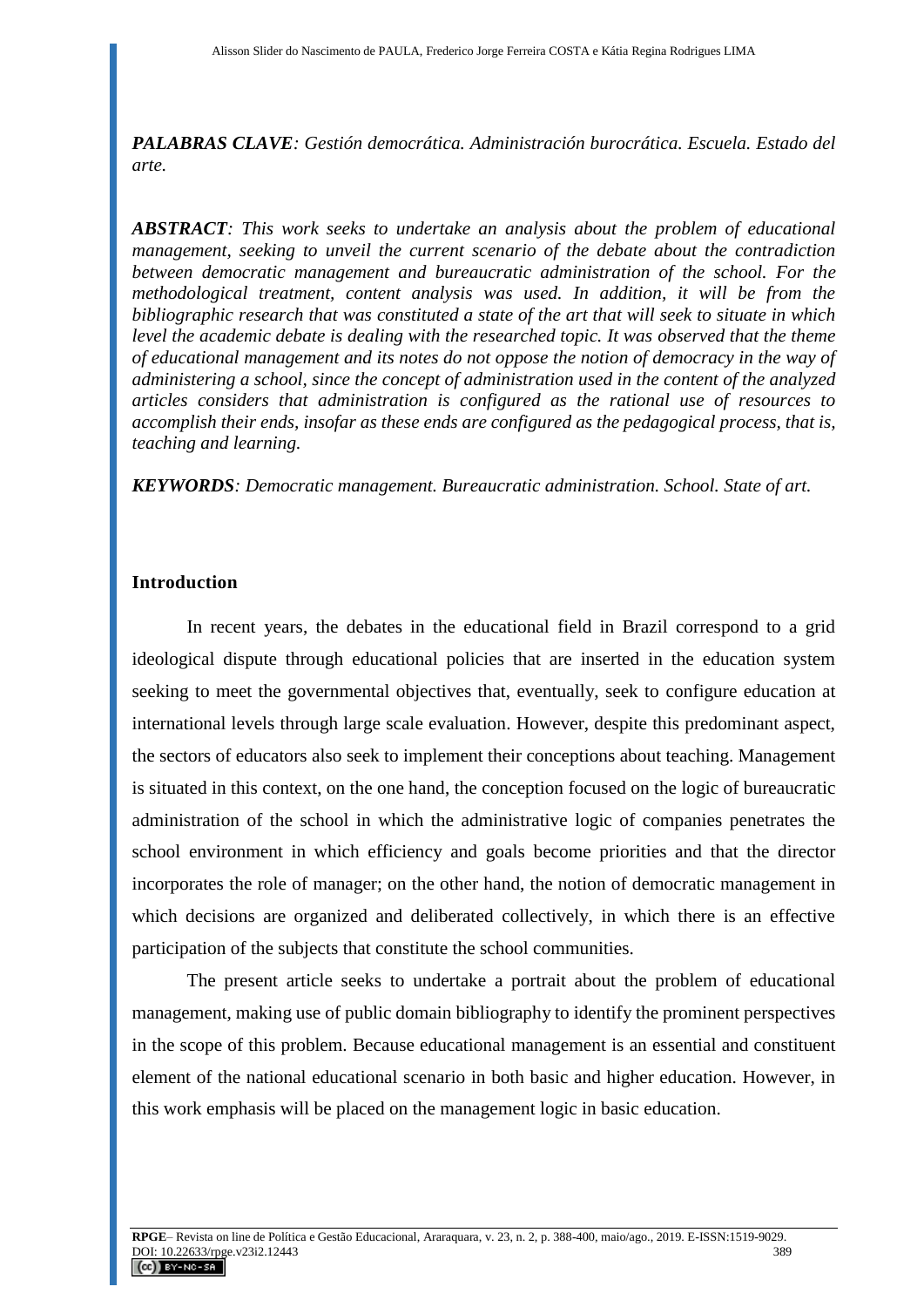## **Methodology**

The methodological treatment used in this article made use of a content analysis. This technique aims to interpret contents of all classifications of documents and texts, such as bibliographic studies, films, magazines, newspapers, books, among others. Content analysis is indispensable to make textual interpretation feasible, requiring an investigation that has as its starting point the search for the answer delimited in the research.

The content analysis proposed here approached the theoretical references that thematize the educational management. The research made use of a qualitative approach, because it corresponds to the episteme of the problem.

The bibliographic study was used as methodological procedure. Initially, a survey was started, which aims to gather the knowledge and data about the delimited problem, helping to build the proposal. With the specific choice of a topic, the bibliographic research showed a north for the questions posed. Bibliographic research is carried out through published materials, such as books, articles, documents, periodicals, reliable sites, among others.

In the study it was fundamental to select criteria, such as inclusion and exclusion. Thus, the inclusion criteria will be the location of the descriptors in the title of the text. Regarding the exclusion criteria, in turn, the descriptor was not located in the title of the text.

For the analysis of data the procedures were used: to analyze, to identify, to read, to reread, to organize, to separate, to unite, to relate the answers that were found in the data collections. After the execution of this procedure, a theoretical mediation was done, as well as a state of the art, based on a bibliographical survey that thematize the texts about the educational management in Brazil.

### **Results and discussions**

 $\overline{a}$ 

In this section the paths covered for the construction of the state of the art of the present research were pointed out. It is understood that this methodological resource will help in the apprehension of bibliographical materials<sup>4</sup>, as well as in the definition of categories of analysis, descriptors and punctual criteria in the organization of the theoretical-methodological contribution of the Marxist tradition that is intended to be undertaken. It is worth noting that

<sup>&</sup>lt;sup>4</sup> The bibliographic materials that are being emphasized are articles in periodicals, as well as master's dissertations and doctoral theses, as well as specialized books in the thematic area to which the problem of this research addresses.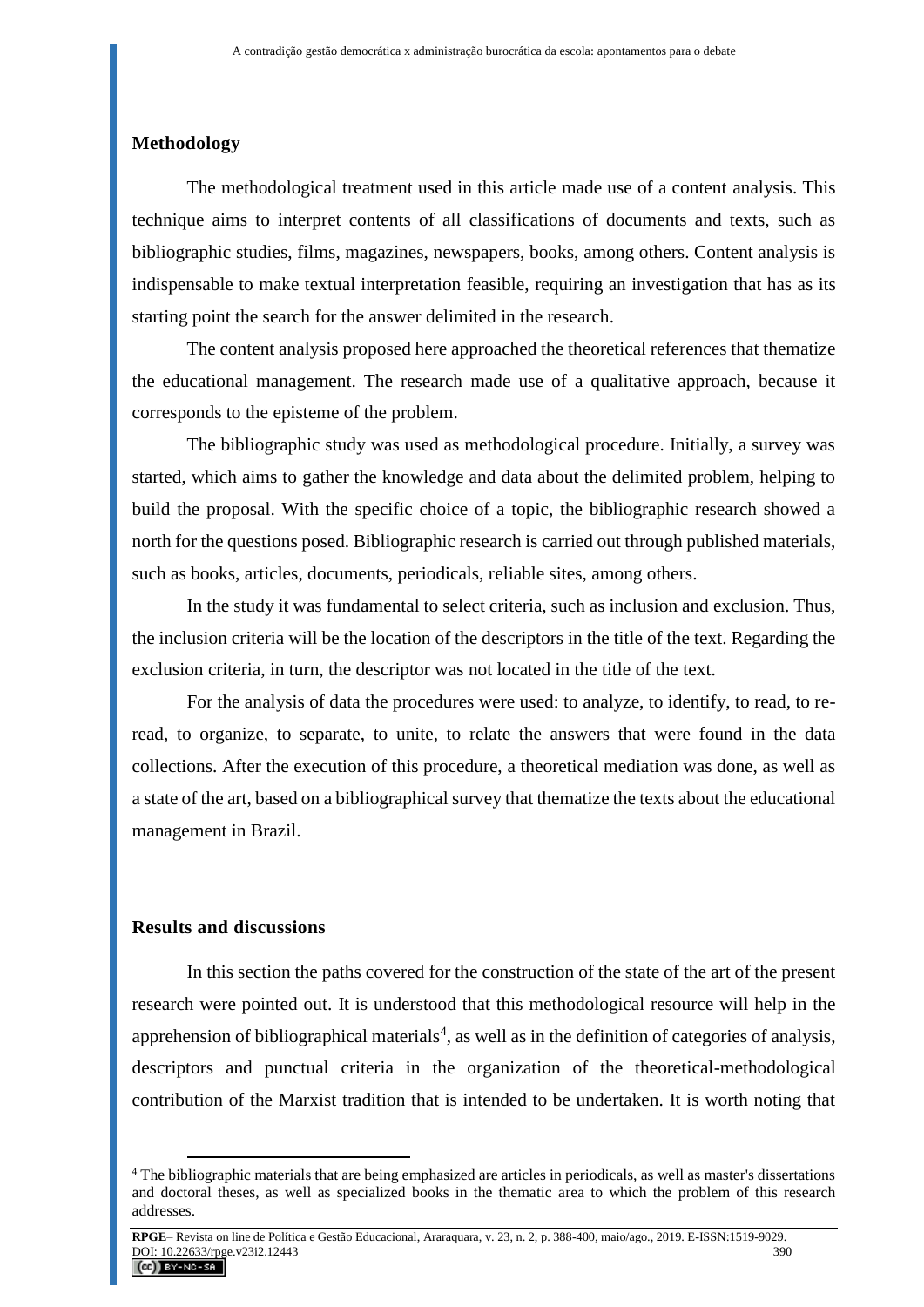the problem that arises in the present research is to try to understand the current state of the academic debate about the dichotomy between democratic management and public administration of the school.

It is worth emphasizing the need to put in the body of the text mediations placed by the theoretical-methodological notion of historical-dialectical materialism. This method of research seeks to undertake a notion of wholeness. Universality, particularity and singularity are instances, in a logical procedurality, subordinates that do not enter into contradictions, however, are distinct in a formation of proposition.

Gamboa (1998, p. 107-108),

Critical-dialectical research [...] fundamentally questions the static view of reality implicit in phenomenological and structuralist approaches. This view hides the conflicting, dynamic and historical character of reality. This remarkably critical posture expresses the pretension to unravel, rather than the "conflict of interpretations," the conflict of interests. These researches manifest a "transforming interest" in the situations or phenomena studied, protecting their ever-historical dimension and revealing their possibilities for change.<sup>5</sup>

This method seeks to apprehend reality in its totality, which is constituted from the synthesis of multiple determinations, starting from the concrete reality of a certain object so that the same one identified by the researcher is taken to the abstraction, which will allow an analysis of the phenomenon in its totality, in the sense of constructing concepts about it, in the search of its essence, bringing back to solidity through simple determinations (NETTO, 2011).

#### **The procedures used in the development of the State of Art**

 $\overline{a}$ 

In the development of the article collection procedure in periodicals, only the repository was used: *Portal Periódicos Capes*. As inclusion and exclusion criteria it was determined that the texts that would be used should contain in their title at least one descriptor that is included in the title of the work; In addition, for a better refinement of the collection, the nine-year time cut between publications was established, thus comprising 2010 to 2018; still, the articles

<sup>5</sup> As pesquisas crítico-dialéticas [...] questionam fundamentalmente a visão estática da realidade implícita nas abordagens fenomenológicas e estruturalistas. Esta visão esconde o caráter conflitivo, dinâmico e histórico da realidade. Sua postura marcadamente crítica expressa a pretensão de desvendar, mais que o "conflito das interpretações", o conflito dos interesses. Essas pesquisas manifestam um "interesse transformador" das situações ou fenômenos estudados, resguardando sua dimensão sempre histórica e desvendando suas possibilidades de mudanças.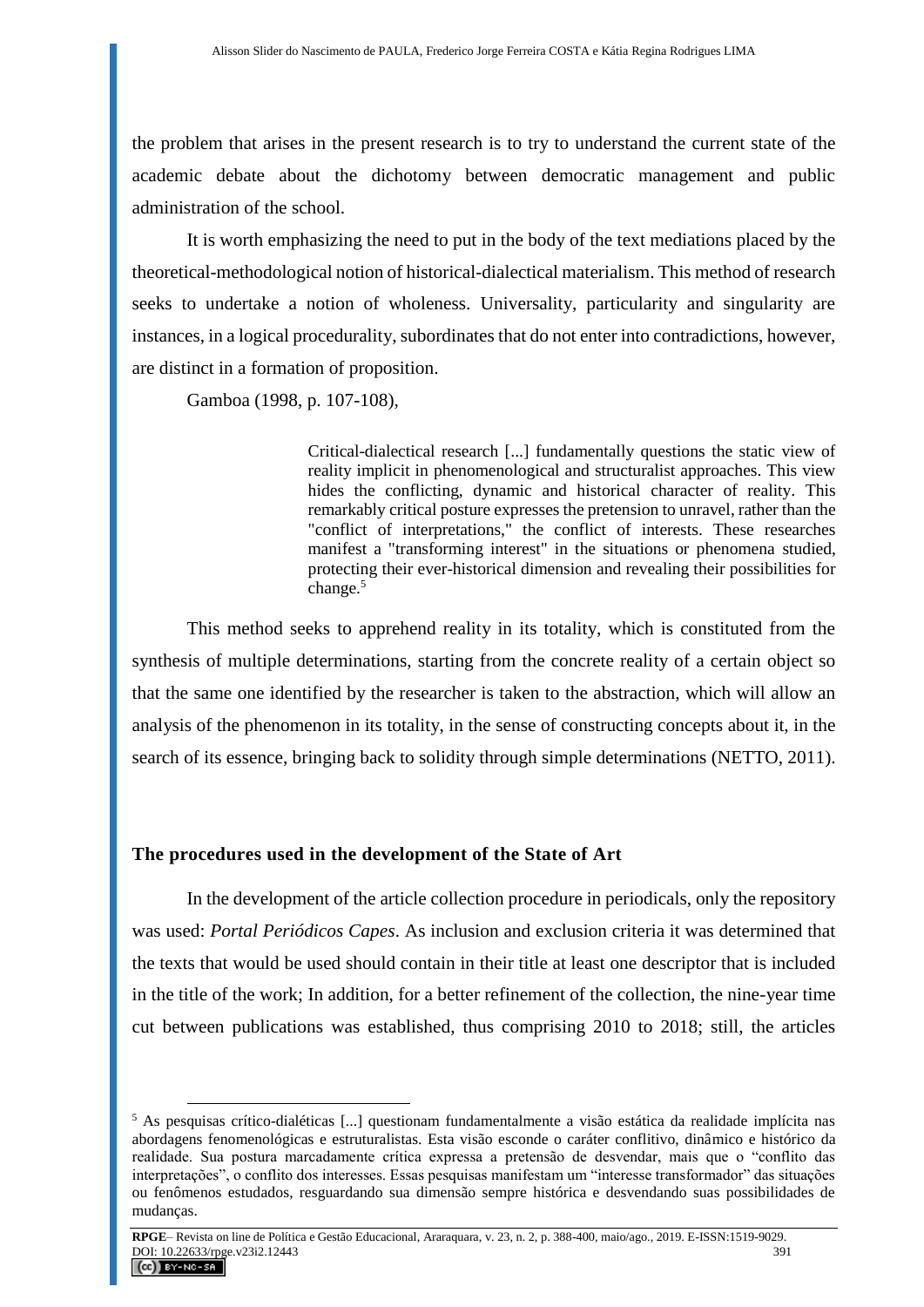selected had to undergo peer evaluation. These criteria were established for the more precise refinement of the collection of articles in periodicals.

Table 1 presents the findings (articles) in *Portal Periódicos Capes*. The thematic category, in this context, that was selected was a question of democratic management because it thematize one of the poles of contradiction highlighted in the present research more specifically and directly. Therefore, the boolean operator used was the "and", yet the descriptors selected for this thematic category were: education, school and pedagogic. All descriptors were combined with the thematic category.

| <b>DESCRIPTORS/COMBINED</b>              | A/S.A | A/C.A | <b>A/ABSTRACT</b> | A/LE |
|------------------------------------------|-------|-------|-------------------|------|
| Democratic management and<br>Education   |       | 30    |                   |      |
| Democratic management and School         |       |       |                   |      |
| Democratic management and<br>Pedagogical |       |       |                   |      |
|                                          |       | 38    |                   |      |

**Table 1 -** Thematic Category: Democratic management (*Portal Periódicos CAPES*)

Fonte: self-elaborated

The representation of the aspects that systematize the table are explained as follows: A/S.A (Article without quotes); A/C.A (Articles with Quotation marks); A/Abstract (Abstract Analysis); A/LE (Articles validated for Reading). In this sense, in the intersection between democratic management and education, 52 articles were collected, however, with first filter (A/C.A), resulted in 30 articles, with the refinement of the abstract that number reduced to 9 articles selected for reading, 17.3% of the findings were validated. In the cross-linking between the descriptors Democratic Management and School, 10 articles were collected, however, after the entire refinement process, 3 articles were obtained, that is, 30%. The combination between Democratic and Pedagogical Management resulted in 4 findings, after refinement were validated 0, percentage (0%). In this sense, of the 66 findings of this thematic category, only 12 were validated (18.2%).

In Table 2, we tried to systematize the findings of the thematic category: Bureaucratic Administration. It is worth noting that the same descriptors were used for cross-linking with the thematic category.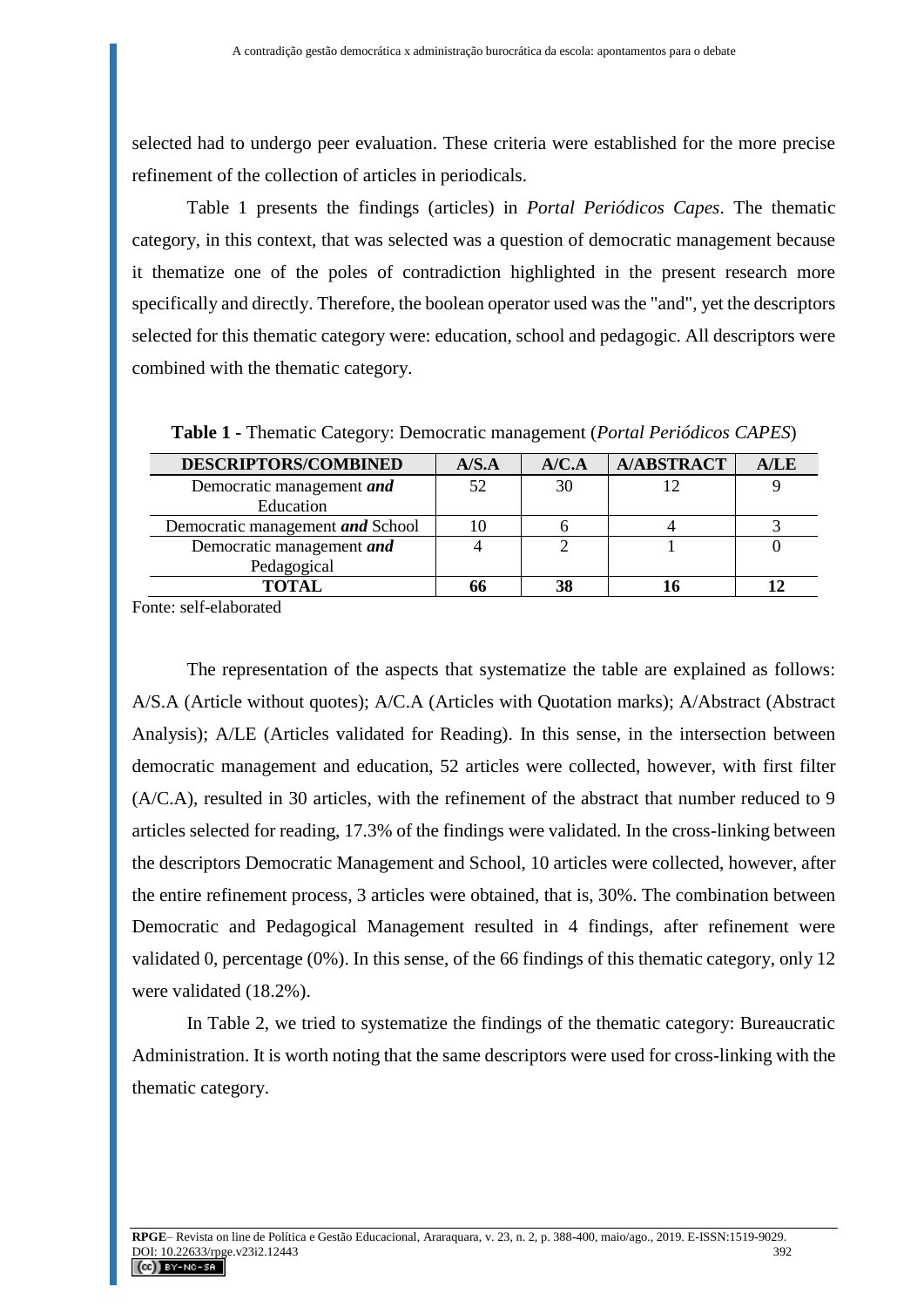|                                                |       |       |                   | Commune |
|------------------------------------------------|-------|-------|-------------------|---------|
| <b>DESCRIPTORS/COMBINED</b>                    | A/S.A | A/C.A | <b>A/ABSTRACT</b> | A/LE    |
| Bureaucratic administration and<br>Education   |       |       |                   |         |
| Bureaucratic administration and<br>School      |       |       |                   |         |
| Bureaucratic administration and<br>Pedagogical |       |       |                   |         |
| TOTAL                                          |       |       |                   |         |

**Table 2 -** Thematic category: Bureaucratic Administration (*Portal Periódicos CAPES*) (Continue)

Fonte: self-elaborated

Table 2 expresses the initial cross-linking of the descriptors between Bureaucratic Administration and Education, no results were obtained. In the combination Public Administration and School 2 articles were collected, however, after the refinement process only 1 article was validated. In the combination of the descriptors Bureaucratic and Pedagogical Administration no articles appeared in the research. Thus, the overall total of articles found in this thematic category was only 2 articles, however, only 1 article was validated (50%).

In Chart 1 the selected articles are exposed, leaving explicit: year, author, title of the article and title of the journal:

|                                         | $\mathbf{m}$ $\mathbf{r}$ $\mathbf{r}$ belocied perfoments I often I effected expension<br>(Continue)    |                                                                                          |      |  |  |
|-----------------------------------------|----------------------------------------------------------------------------------------------------------|------------------------------------------------------------------------------------------|------|--|--|
| <b>Periodical</b>                       | <b>Title</b>                                                                                             | <b>Authors</b>                                                                           | Year |  |  |
| Rev. Gest. Aval.<br>Educ.               | Gestão escolar democrática:<br>desafios e perspectivas                                                   | Vania Regina Boschetti;<br>Assislene Barros da<br>Mota; Dayse Lúcide de<br>Freitas Abreu | 2016 |  |  |
| Educação &<br>Sociedade                 | A gestão democrática das<br>escolas: do autogoverno à<br>ascensão de uma pós-<br>democracia gestionária? | Licínio C. Lima                                                                          | 2014 |  |  |
| Rev. Iberoameric.<br>Educ.              | Gestão democrática da escola no<br>Brasil: desafios à implantação<br>de um novo modelo                   | Sofia Lerche Vieira;<br>Eloisa Maia Vidal                                                | 2015 |  |  |
| Rev. Bras. Pol.<br>Admin. Educ.         | Dilemas da gestão democrática<br>da educação frente ao contexto<br>da nova gestão pública                | Luzenir Poli Coutinho;<br>Rosilene Lagares.                                              | 2017 |  |  |
| Em Aberto                               | Gestão democrática da educação<br>para uma formação humana:<br>conceitos e possibilidades                | Naura Syria Carapeto<br>Ferreira                                                         | 2010 |  |  |
| Rev. Cad. Est.<br>Pesq. Educ.<br>Básica | Concepções e práticas de gestão<br>escolar democrática na<br>educação básica no Brasil                   | Walkiria de Fátima<br>Tavares de Almeida;<br>Julieta Beserra da Silva                    | 2017 |  |  |
| Rev. Onli. Pol.<br>Gest; Educ.          | Educação escolar e gestão<br>democrática do ensino:<br>perspectivas                                      | Máximo Augusto<br>Campos Masson; Maria<br>Teresa Vianna Van<br>Acker                     | 2018 |  |  |
| Rev. Onli. Pol.<br>Gest. Educ.          | A gestão democrática e a<br>materialização da Meta 6 do                                                  | Patrícia Flávia Mota                                                                     | 2018 |  |  |

**Chart 1** – Selected periodicals Portal Periódicos Capes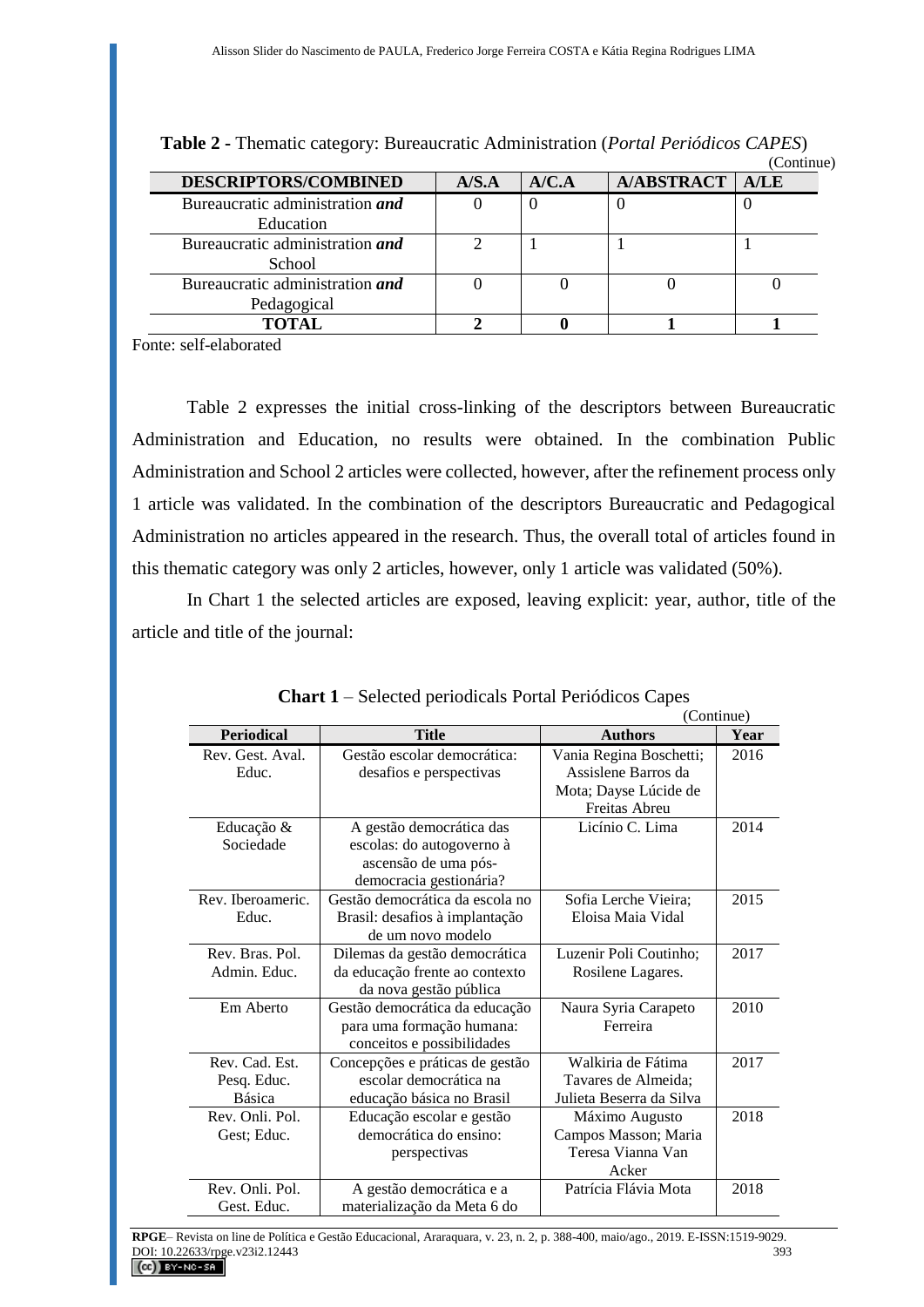|                 | Plano Nacional de Educação:     |                          |      |
|-----------------|---------------------------------|--------------------------|------|
|                 | possibilidade de educação em    |                          |      |
|                 | tempo integral na região        |                          |      |
|                 | metropolitana do Estado do Rio  |                          |      |
|                 | de Janeiro                      |                          |      |
| Rev. Onli. Pol. | Mérito, desempenho e            | Daniela Patti do Amaral  | 2016 |
| Gest. Educ.     | participação nos planos         |                          |      |
|                 | municipais de educação:         |                          |      |
|                 | sentidos da gestão democrática  |                          |      |
| Rev. Onli. Pol. | Gestão escolar e democratização | Elisangela da Silva      | 2018 |
| Gest. Educ.     | da escola: desafios e           | Bernado, Amanda          |      |
|                 | possibilidade de uma construção | Moreira Borde, Leonardo  |      |
|                 | coletiva                        | Meirelles Cerqueira      |      |
| Rev. Onli. Pol. | Regulamentação da gestão        | Daniela Patti do Amaral  | 2018 |
| Gest. Educ.     | democrática e a ação do         |                          |      |
|                 | Ministério Público:             |                          |      |
|                 | desdobramentos no estado do     |                          |      |
|                 | Rio de Janeiro                  |                          |      |
| Rev. Onli. Pol. | Gestão democrática na educação  | Leandra Fernandes do     | 2017 |
| Gest. Educ.     | infantil                        | Nascimento; Maria        |      |
|                 |                                 | Marina Dias Cavalcanti   |      |
| Pós-grad, Cent. | Escolas de governo e seus       | Dioni Patrícia Alves dos | 2017 |
| Paul. Souz.     | objetivos institucionais em     | Santos; Roberto Kanaane  |      |
|                 | educação corporativa na         |                          |      |
|                 | administração pública           |                          |      |

Fonte: self-elaborated

#### **Analysis of the results**

From the collection of the thirteen findings in *Portal Periódicos Capes*, it is essential to diagnose the themes that have stood out in their respective problematizations. In fact, in order to diagnose the state in which the academic debate about the contradiction about democratic management or bureaucratic administration of the school is situated, it is essential to discuss the content of each of the findings.

In this sense, in the thematic category "democratic management", in its connection with the descriptor education, nine articles were validated. The first corresponds to the article by Coutinho and Lagares (2017, p. 836) entitled *Dilemas da gestão democrática da educação frente ao contexto da nova gestão pública* sought to undertake a discussion that locates the "democratic management in the field of education as an object, understanding it as a process that faces tensing oppositions between the historically experienced, coexisting conceptions and the dispute in the construction of another reality". In this conception, the authors intend, from this, to address the aspects that favor or hinder the constitution of a democratic management in the school.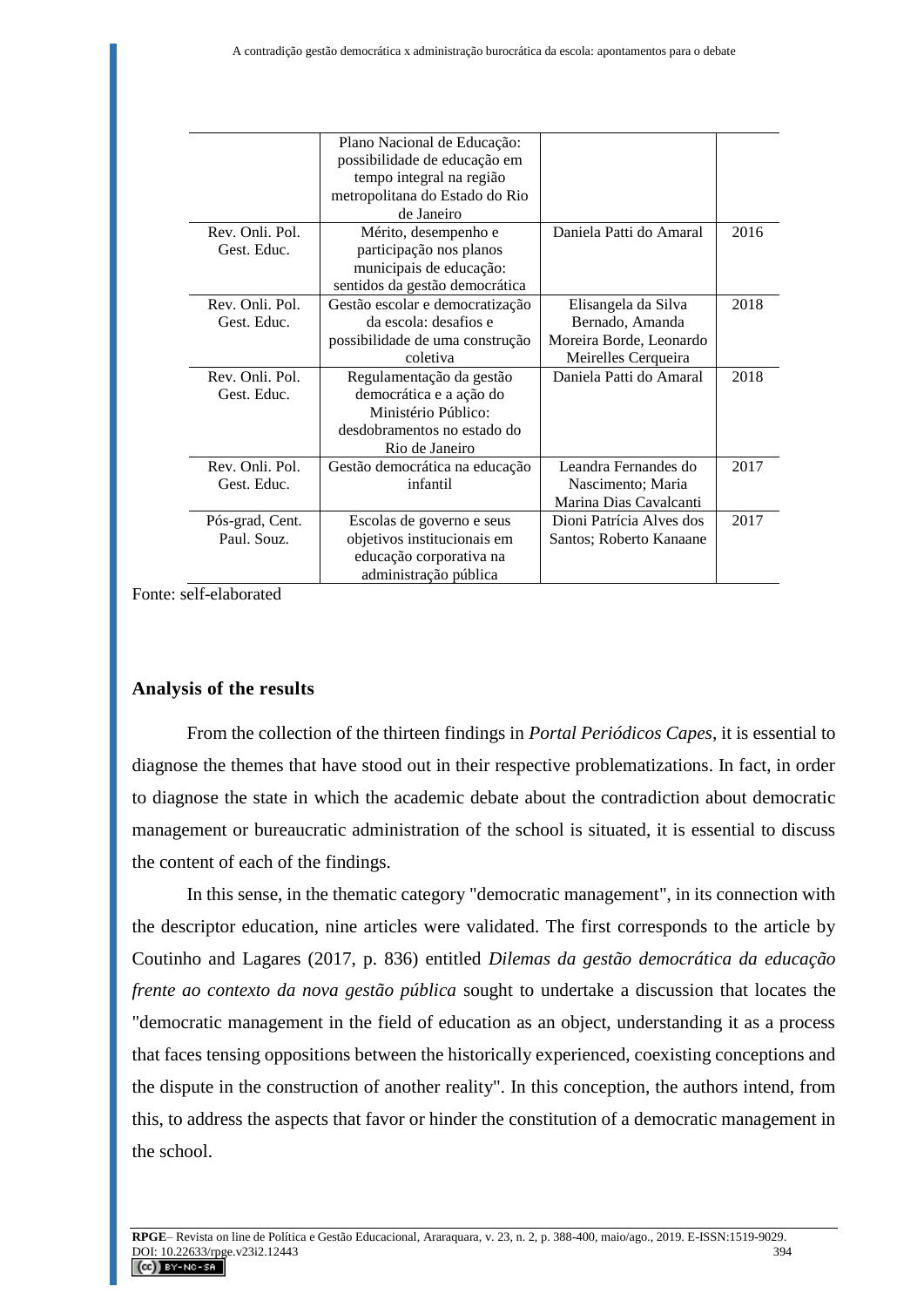The authors understand that in order to ensure the democratic management of the school, it is necessary, above all, to constitute a space for collective referrals and decisions, which also allows the participation of society in this context. However, they point out that, from the New Public Management (NGP, Portuguese initials), the criteria of the private economic market for education are transposed, neoliberalism guides a series of measures, contradictory, as a way of meeting the demands of social movements by greater participation "(COUTINHO; LAGARES, 2017, p. 841).

In the work titled *Gestão democrática da educação para uma formação humana: conceitos e possibilidades*, authored by Ferreira (2010), it is considered that, despite the democratic management of education as a consecrated value in Brazil, it was not yet, in its totality, understood and inserted into the social practice of national educational practice. Ferreira (2010, p. 167) points out that, "Its importance is undoubtedly a resource for human participation and training for citizenship. There is no doubt that it is necessary for the construction of a more just and egalitarian society", since it is, in addition, "its importance as a source of humanization is unquestionable".

The third article has the title of *Concepções e práticas de gestãoescolar democrática na educação básica no Brasil*, its authors are Almeida e Silva (2017). The research aims to understand the conceptions and practices in which democratic school management is carried out in Brazilian basic education. According to Almeida and Silva (2017, p. 121), "the school management has not allowed a greater participation of all its agents in the decision-making process". Indeed, the authors suggest that "the school must guarantee the autonomy of all those involved in the teaching and learning process, organizing it so that finally it allows the development of a true democratic action".

The article by Masson and Van Acker (2018, p. 88), entitled: *Educação escolar e gestão democrática do ensino: perspectivas*, understands that in the school environment, gradually, "the term educational management is replacing that of school administration, amid propositions about [new] forms of political and pedagogical organization of institutions that should be based on democratic management.

Regarding the text *A gestão democrática e a materialização da Meta 6 do Plano Nacional de Educação: possiblidade de educação em tempo integra na região metropolitana do Estado do Rio de Janeiro* (MOTA, 2018), the author points out that despite the proposal to democratize school management be progressive with regard to equal participation between managers and teachers, it is necessary to consider the current governmental regime, besides the public administration policies that schools must constantly interact.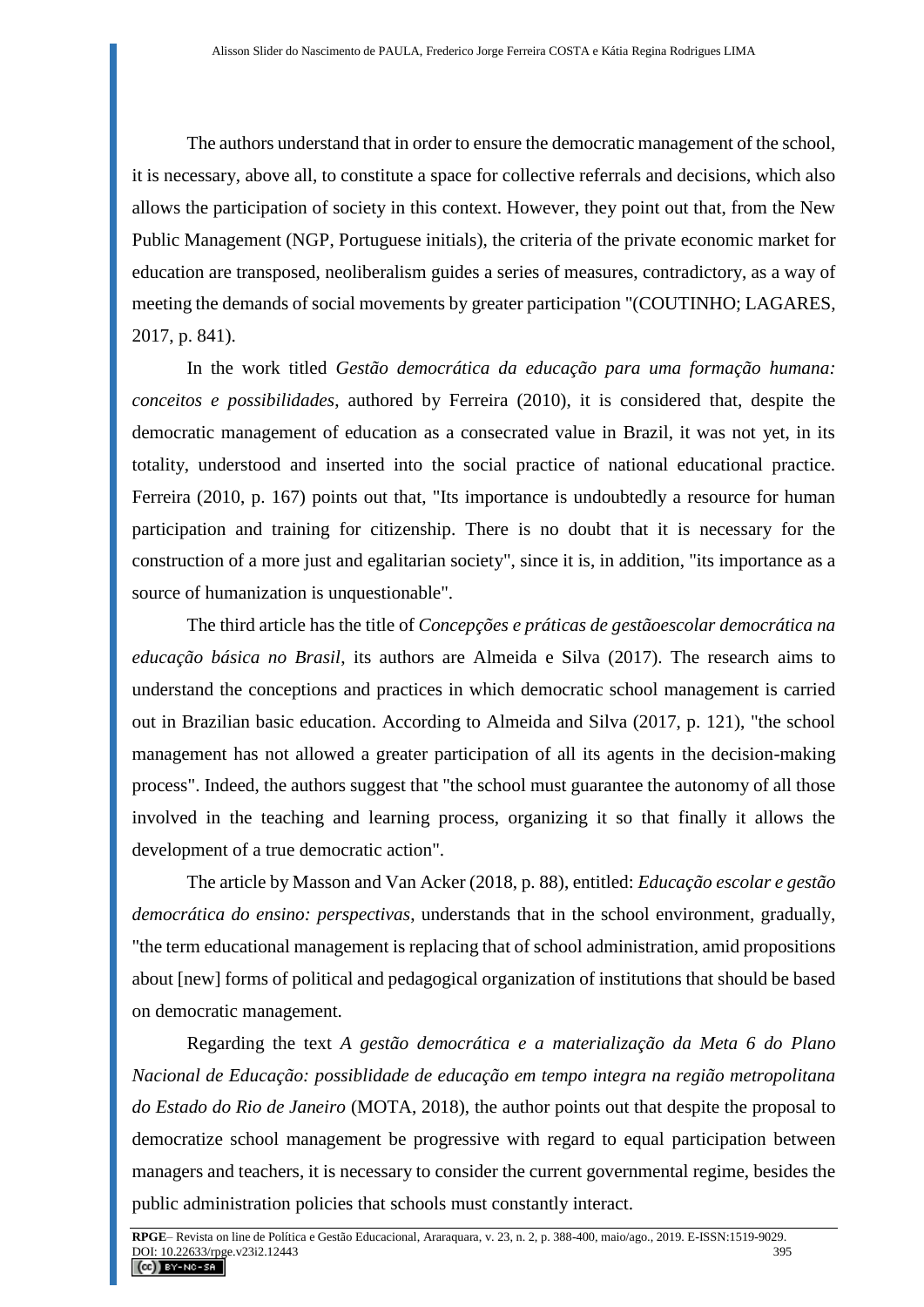Amaral (2016) in his text *Mérito, desempenho e participação nos planos municipais de educação: sentidos da gestão democrática*, addresses that, in a democratic management of the school, all educators can apply for school management, not differentiating at all their formation. In order to be a director, it is not necessary to have a teaching career, however, it is crucial to receive training to deal with the subjects related to teaching.

In the text *Gestão escolar e democratização da escola: desafios e possibilidade de uma construção coletiva*, the authors Bernado, Borde and Cerqueira (2018), aim to analyze the management of the school from the democratic point of view. The authors understand that there are several elements that make the democratic conception of management feasible, one of them being the election of directors, since the basis of democratic management corresponds to the construction of a public space of law in which to promote conditions of freedom, justice, equality and dialogue at all levels, ensure a real framework for quality education.

Amaral (2018), in his work entitled *Regulamentação da gestão democrática e a ação do Ministério Público: desdobramentos no estado do Rio de Janeiro*, emphasizes the urgency of implementing, in the municipalities, democratic management in schools through a democratic and participatory process. However, she emphasizes that this issue is not yet a priority in the agenda of many municipalities. In this sense, it is imperative to regulate, at the national level - in view of the state and municipal confederations - the democratic management, as well as the processes of direct elections for school principals. Only then, for the author, that it will be possible to oppose private interests, given the priority of public interests.

For Nascimento and Cavalcanti (2017), in the text *Gestão democrática na educação infantil*, attention is paid to the application of democratic management in early childhood education, considering that it is essential - for this process to be consolidated - the real participation of all subjects that constitute the educational process, besides not losing sight of all the legal devices that are linked to the school reality. The author concludes that it is only feasible to overcome the challenges of education if there is effective participation of the school community, as well as public agencies, since educational policies play a central role in the directions in which the school should follow.

Concerning the intersection of thematic category democratic management and school descriptor, the first article, *Gestão escolar democrática: desafios e perspectivas* (BOSCHETTI; MOTA, 2016), discusses the challenges of democratic management of the school. The authors consider that: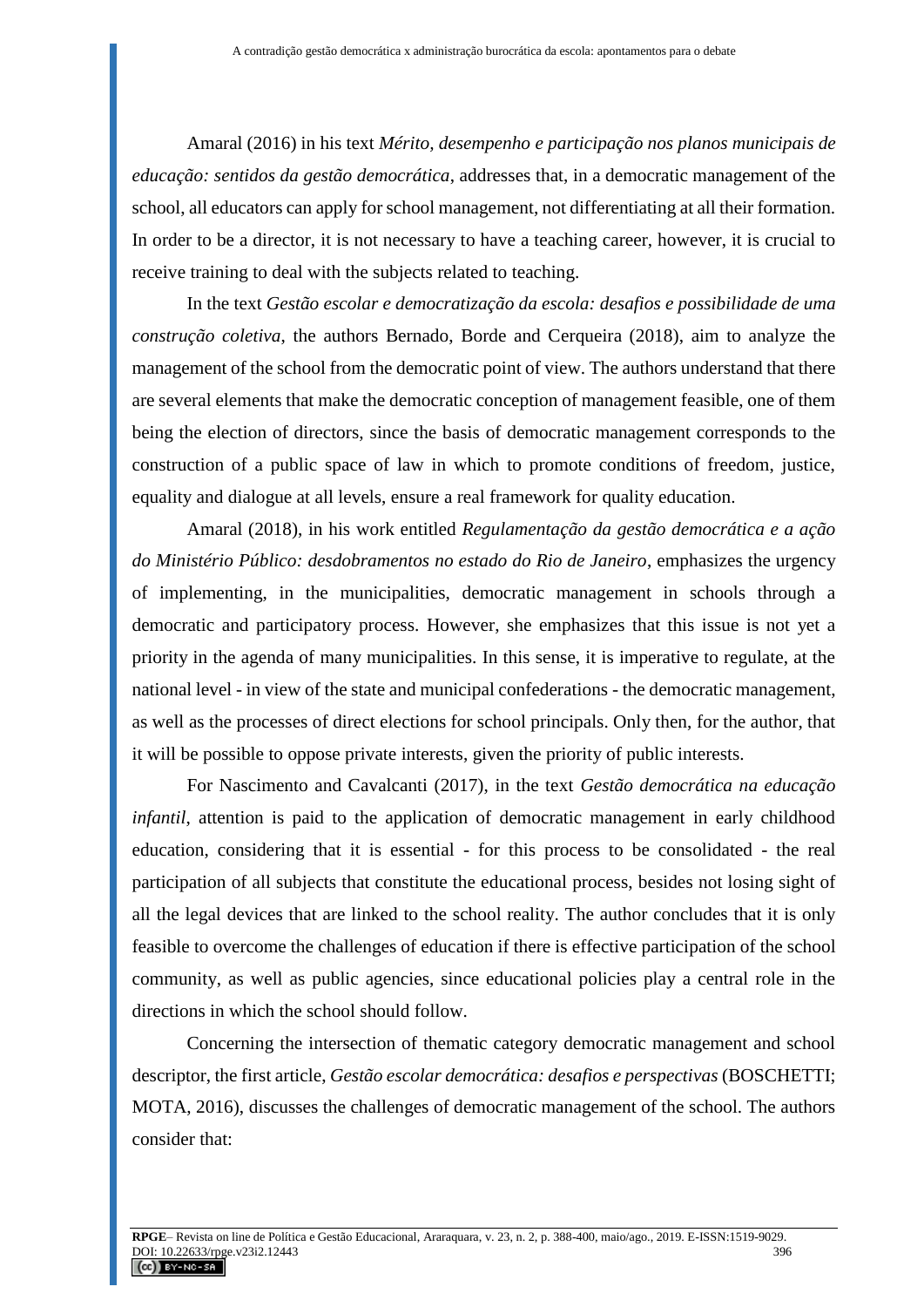The primary function of the school management process is the decentralization of pedagogical and administrative development in the education system. The result of this management is the growing autonomy of the school in the face of the commitment and involvement of all the actors who participate in this democratic construction. Therefore, management progress also evokes several indicators to be worked out, such as participatory management, interpersonal relationships, performance and self-assessment (BOSCHETTI; MOTA, 2016, p 104).<sup>6</sup>

The text *A gestão democrática das escolas: do autogoverno à ascensão de uma pósdemocracia gestionária?* (LIMA, 2014, p. 1079-1080) emphasizes that

> The democratic management of schools as self-governing, and to a large extent even as a set of democratic structures and procedures, has been the object of a systematic critique by political sectors that conceive democracy in school governance as an example of progressive agenda in education and the irresponsibility of collegial leaderships, which can still be found in certain public organizations. Organizations that have not yet reached the modernizing and rationalizing winds of New Public Management, despite the marks that this management ideology has left in schools, in an indelible way, according to available research.<sup>7</sup>

In fact, the author considers that in the framework of the concept of democratic management, there are several problems, but the logic of the bureaucratic administration of the school is not relevant. In this perspective, the third article entitled *Gestão democrática da escola no Brasul: desafios à imploantação de um novo modelo*, by Vieira and Vidal (2015), understands that democratic management is a guiding axis of the Brazilian public school, according to the Federal Constitution (BRASIL, 1988) and LDB (BRASIL, 1996). However, due to the emphasis given to the awards adopted by many Brazilian states and municipalities, a paradigm of conduct that distances itself from the principle of democratic school management is generated, since this process imposes a culture of management by results.

With regard to the bureaucratic management theme of the school, although it was combined with three descriptors, only one of them generated results which, in turn, only one article was validated: *Escolas de governo e seus objetivos institucionais em educação* 

 $\overline{a}$ 

<sup>6</sup> O processo de gestão escolar tem como função primordial a descentralização do desenvolvimento pedagógico e administrativo no sistema de ensino. O resultado desse gerenciamento é a crescente autonomia da escola diante do compromisso e envolvimento de todos os atores que participam dessa construção democrática. Portanto, o progresso de gestão evoca também vários indicadores a serem trabalhados, tais como a gestão participativa, relações interpessoais, desempenho e autoavaliação (BOSCHETTI; MOTA, 2016, p. 104).

 $7$  A gestão democrática das escolas, enquanto autogovernos e, em boa parte, até mesmo enquanto conjunto de estruturas e de procedimentos democráticos, foi objeto de uma crítica sistemática por parte de setores políticas que concebem a democracia no governo das escolas como um exemplo dos desmandos progressistas na educação e das irresponsabilidades das lideranças colegiadas, que ainda é possível encontrar em certas organizações públicas. Organizações a que ainda não teriam chegado com suficiente intensidade os ventos modernizadores e racionalizadores da Nova Gestão Pública, apesar das marcas que essa ideologia gestionária tem deixado nas escolas, de forma indelével, segundo a pesquisa disponível.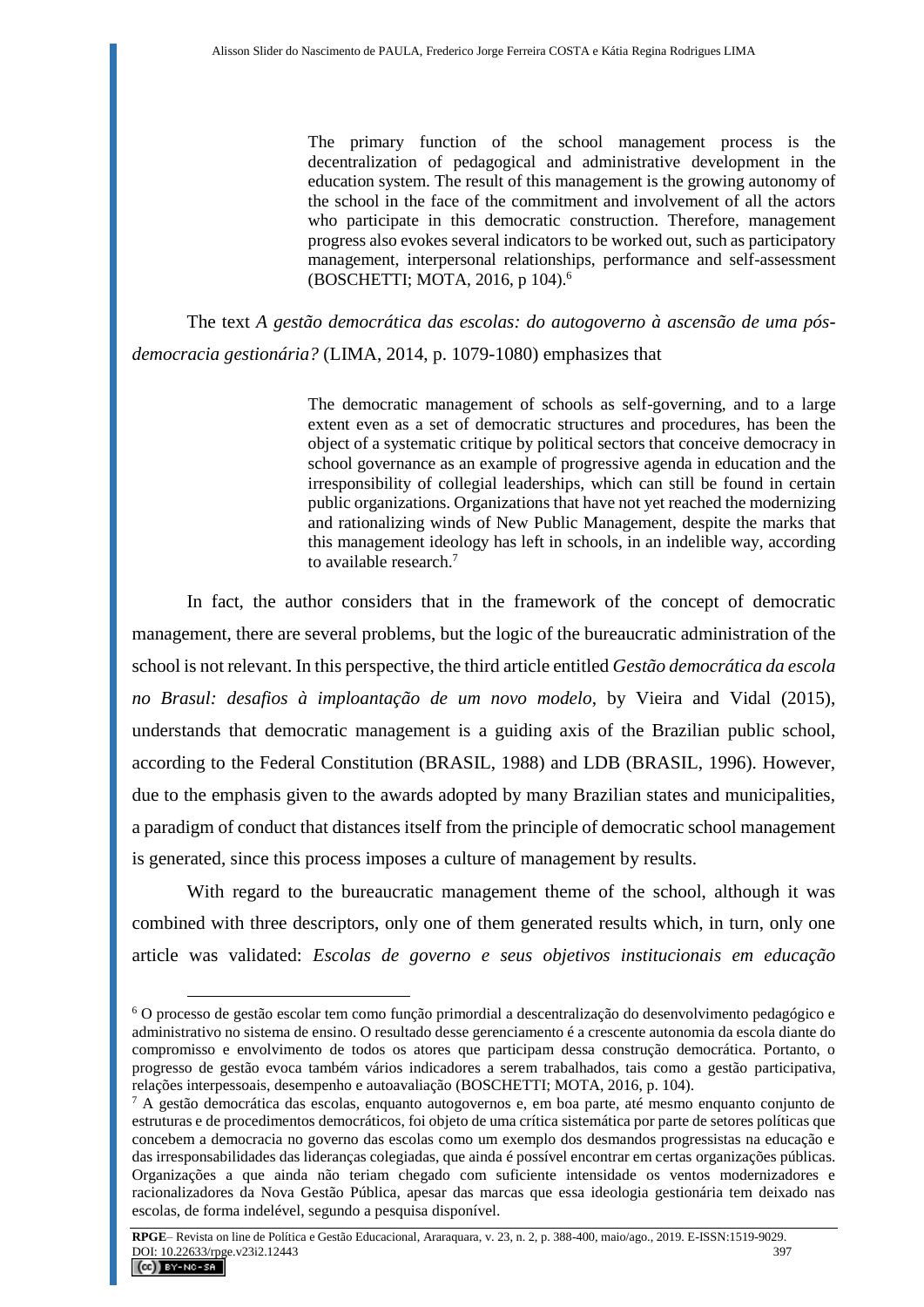*corporativa na administração pública* (SANTOS; KANAANE, 2017). The text seeks to highlight the relevance of the ways of managing the public environment, regardless of the institution, especially the school. The text does not oppose the conception of democratic management; however, it makes several notes to the efficiency in administering institutions in which the public resource is channeled. In this sense, it strengthens the dichotomy between democratic management on the one hand, and bureaucratic administration on the other.

From the results, it is evident that the state of the art on the management-centered theme, is emphasized, in particular, for the construction and implementation of a model of democratic management in public primary schools in Brazil. No article was found that opposed the democratic idea of management. Indeed, the sense of school administration can, as was pointed out above, take on a character that involves both the rational use of resources in school, and the logic of managing the activities ends, in which the pedagogical process is the reference.

### **Final considerations**

The state of the art on the subject of educational management and its notes to the dichotomy of democratic management and bureaucratic administration of the school has diagnosed that the academic debate, in its entirety, does not oppose the notion of democracy in the way of administering a school, since the concept of administration used in the content of the articles validated in our analysis consider that administration is configured as the rational use of resources to achieve their ends, insofar these ends are configured as the pedagogical process, that is, teaching and learning .

Concerning democratic management, this way of conceiving the director as an educator and mediating the management processes through the collective participation of the subjects that constitute the school community, besides the initiatives for direct elections of directors, occupies the centrality of the analyzes pointed out in the development of the state of art.

At the limit, it is essential to radiate the debate about the democratic ways of managing a school, disseminating the concept of administration that is not limited to the bureaucratic mechanisms of the school institution, however, it is necessary to point to the aspects that correspond to the achievement of the ends, the pedagogical process. This concept of school administration is essential to form a school in which decisions are based on the debates that are set forth by the subjects of the community, educators and managers.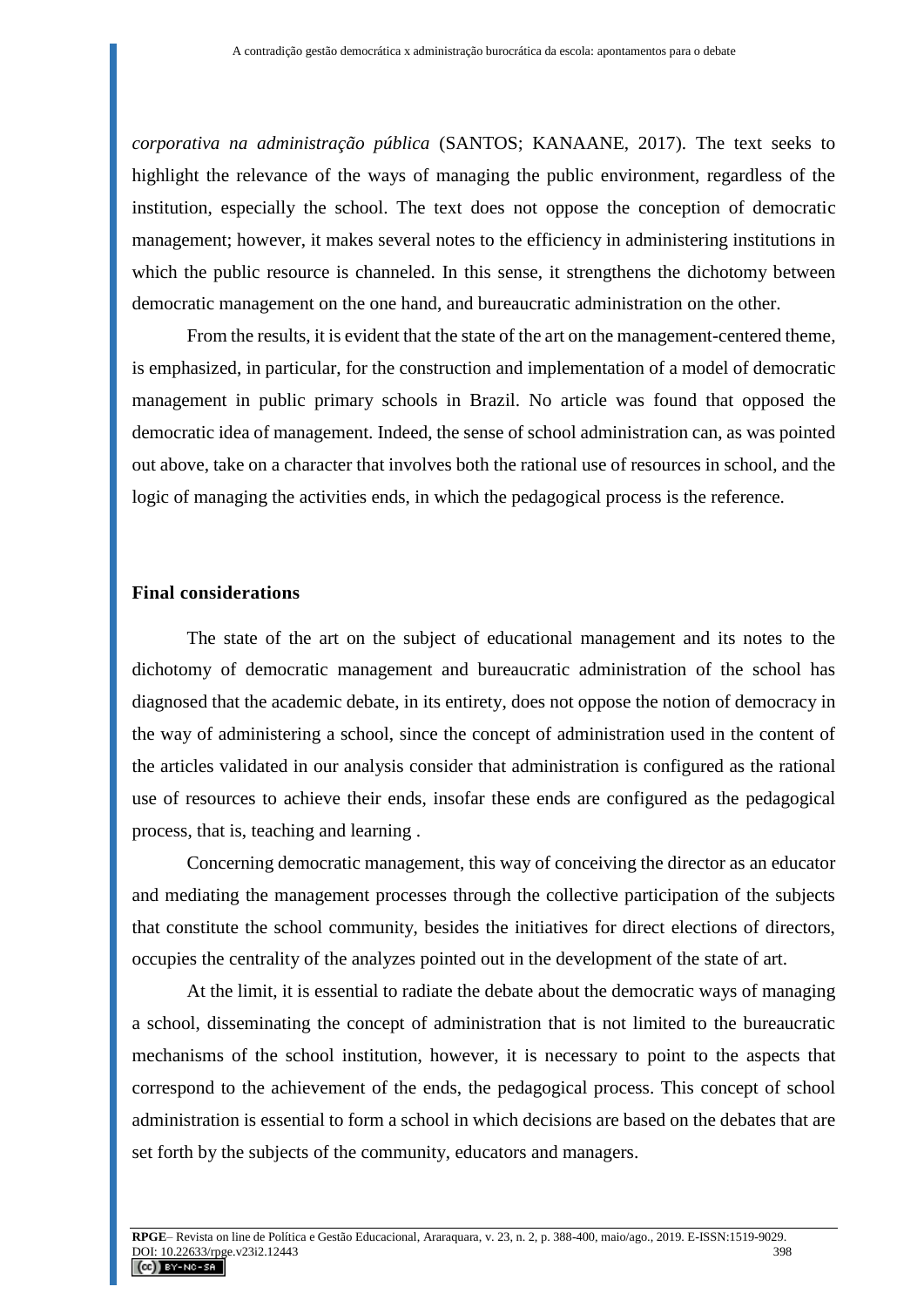## **REFERENCES**

ALMEIDA, W. F. T.; SILVA, J. B. Concepções e práticas de gestão escolar democrática na educação básica no Brasil. **Revista Cadernos de Estudos e Pesquisa na Educação Básica**, Recife, v. 3, n. 1, 2017. Disponível em: https://www.google.com/url?sa=t&rct=j&q=&esrc=s&source=web&cd=1&cad=rja&uact=8& ved=2ahUKEwiHptutronhAhXHdN8KHXcsAgQQFjAAegQIChAC&url=https%3A%2F%2F periodicos.ufpe.br%2Frevistas%2Fcadernoscap%2Farticle%2Fdownload%2F236104%2F288 11&usg=AOvVaw01Cjte79s4DYRnylfYtYsB. Acesso em: 15 mar 2019.

AMARAL, D. P. Mérito, desempenho e participação nos planos municipais de educação: sentidos da gestão democrática. **Revista on line de Política e Gestão Educacional**, v. 20, n. 3, 2016. Disponível em: https://periodicos.fclar.unesp.br/rpge/article/view/9532. Acesso em: 15 mar 2019.

AMARAL, D. P. A regulamentação da gestão democrática e a ação do ministério público: desdobramentos no estado do Rio de Janeiro. **Revista On line de Política e Gestão Educacional**, v. 22, n.esp. 1, 2018. Disponível em: https://periodicos.fclar.unesp.br/rpge/article/view/10781. Acesso em: 15 mar 2019.

BERNADO, E. S.; BORDE, A. M.; CERQUEIRA, L. M. Gestão escolar e democratização da escola: desafios e possibilidades de uma construção coletiva. **Revista online de Política e Gestão Educacional**, v. 22, n.esp. 1, 2018. Disponível em: https://periodicos.fclar.unesp.br/rpge/article/view/10782. Acesso em: 14 mar 2019.

BOSCHETTI, V. R.; MOTA, A. B.; ABREU, D. L. F. Gestão escolar democrática: desafios e perspectivas. **Rev. Gest. Aval. Educ.**, Santa Maria, v. 5, n. 10, 2016. Disponível em: https://www.google.com/url?sa=t&rct=j&q=&esrc=s&source=web&cd=1&cad=rja&uact=8& ved=2ahUKEwjSj5GCq4nhAhWWK7kGHakgDCMQFjAAegQIBxAC&url=https%3A%2F %2Fperiodicos.ufsm.br%2Fregae%2Farticle%2Fdownload%2F22257%2Fpdf&usg=AOvVa w1GcGwfgOfCAOcmPKY0hzQh. Acesso em: 17 mar 2019.

BRASIL. Planalto. **Constituição Federal.** Brasília, 1988.

BRASIL, **Lei 9.394, de 20 de dezembro de 1996**. Estabelece as Diretrizes e Bases da Educação Nacional. Disponível em: http://www.planalto.gov.br/ccivil 03/LEIS/L9394.htm. Acesso em: 21 de mar de 2019.

COUTINHO, L. P.; LAGARES, R. Dilemas da gestão democrática da educação frente ao contexto da nova gestão pública. **Revista brasileira de política e Administração da Educação**, v. 33, n. 3, 2017. Disponível em: https://seer.ufrgs.br/rbpae/article/view/76080. Acesso em: 16 mar 2019.

FERREIRA, N. S. C. Gestão democrática da educação para uma formação humana: conceitos e possibilidades. **Em aberto**, v. 17, n. 72, 2000. Disponível em: http://rbep.inep.gov.br/index.php/emaberto/article/view/2130. Acesso em: 15 mar 2019.

GAMBOA, S. S. **Epistemologia da pesquisa em educação.** Campinas: Práxis, 1998.